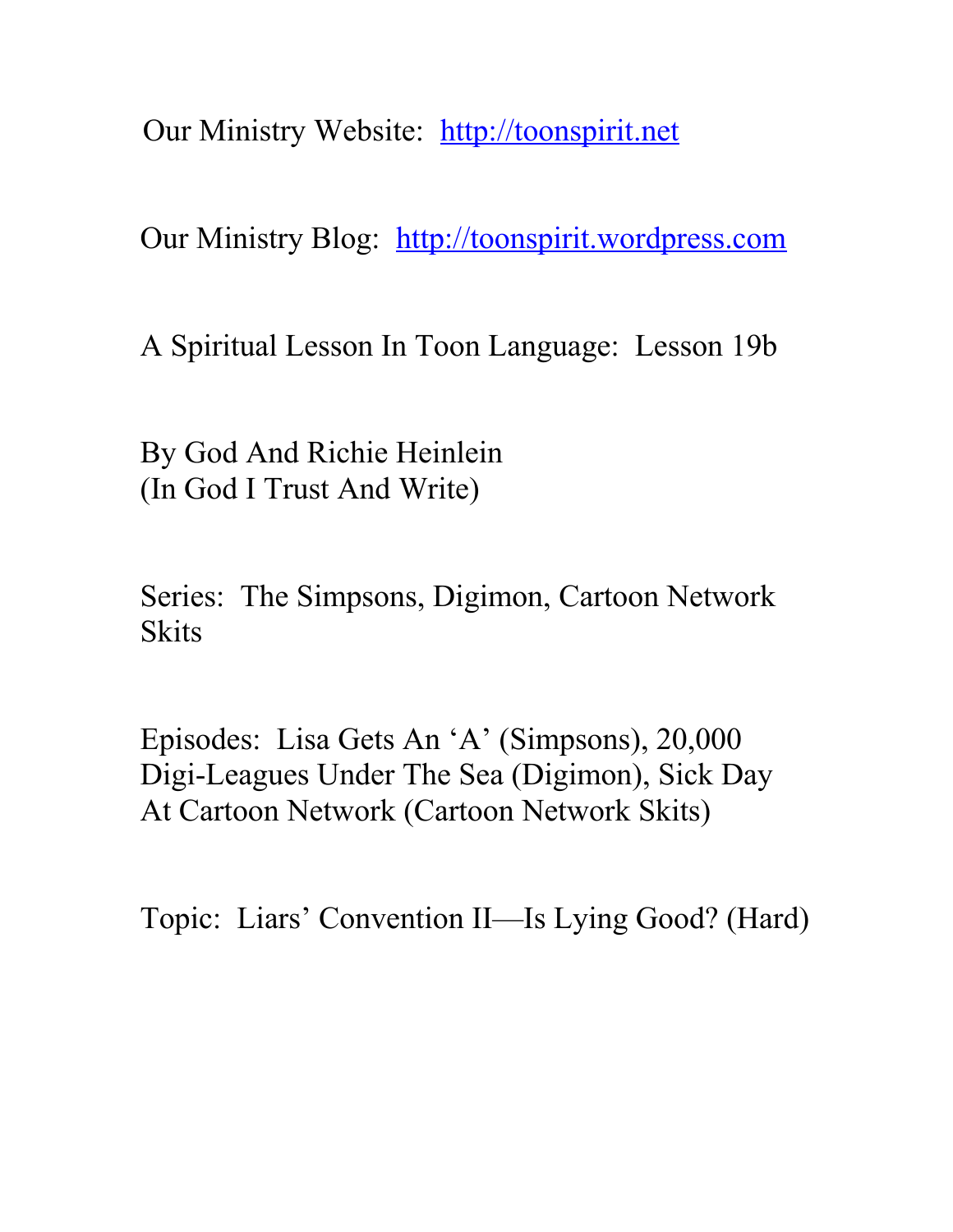## Introduction:

**We are discussing lying, but it is much harder this time. These become physically more and more kind of gray as we progress. We are using clips from the Simpsons episode Lisa Gets An 'A', clips from the Digimon episode 20,000 Digi-Leagues Under The Sea, and the Cartoon Network Skit Sick Day At Cartoon Network. The Bible shows that regardless of the situation, in God's sight, lies are selfish, even though on the surface some of them may seem selfless. This would be considered a more "hard core" lesson. Many people might disagree with the Bible here, but rest assured, the Bible speaks the truth.**

**Scriptures Used Include: Luke 17: 1-3a; Romans 3: 1-8;** 

**Proverbs 12: 22**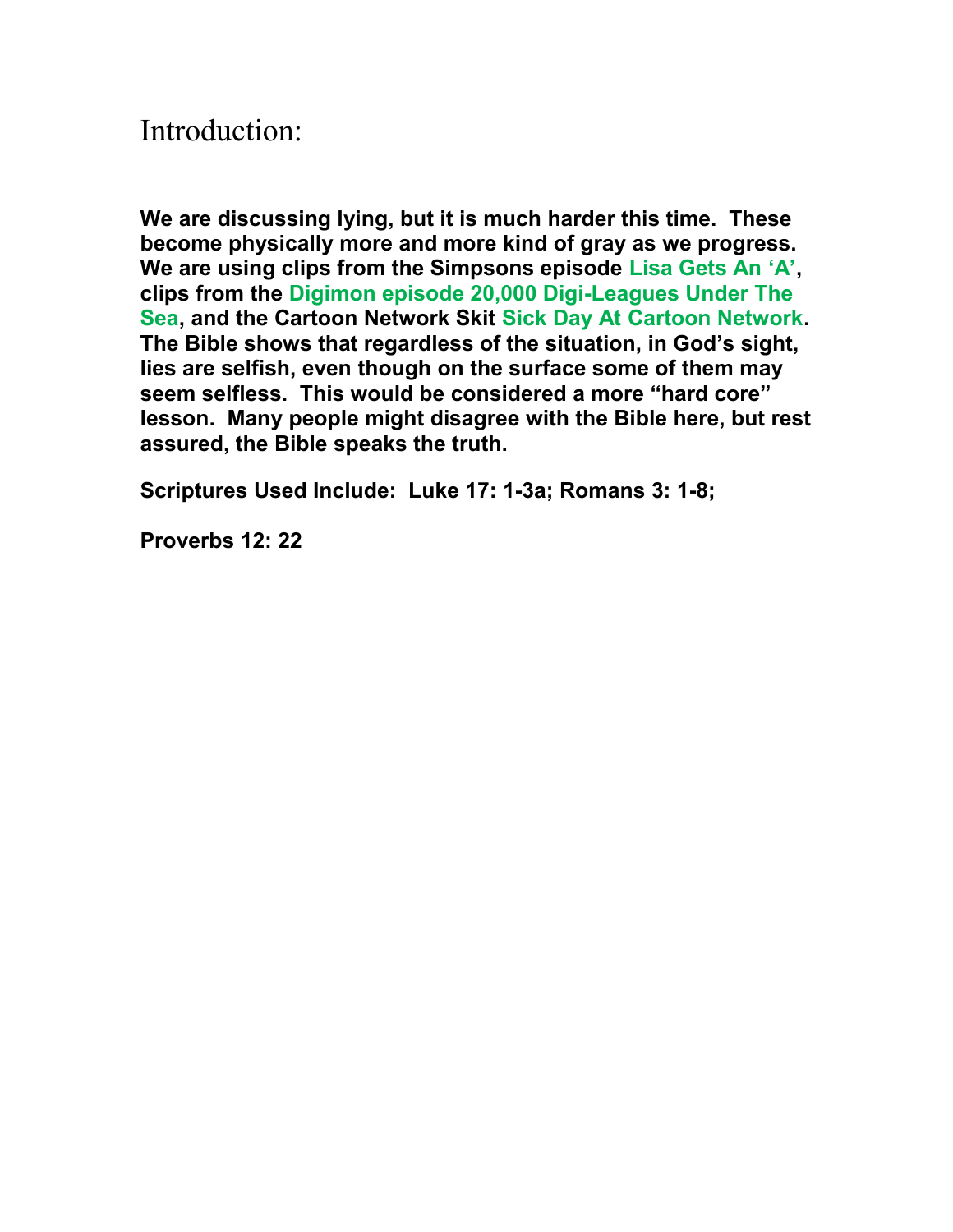XIV) Opening Prayer

XV) Welcome And Introduction: Welcome back to the liars' convention!! Our intermission is now over. What did we learn about last time? XVI) Liar D) Our next liar is Lisa Simpson. I will show a series of clips from the Simpsons episode "Lisa Gets An 'A'" and we'll have discussion(s). Here is the first clip. (Show Clip  $\# 1$ )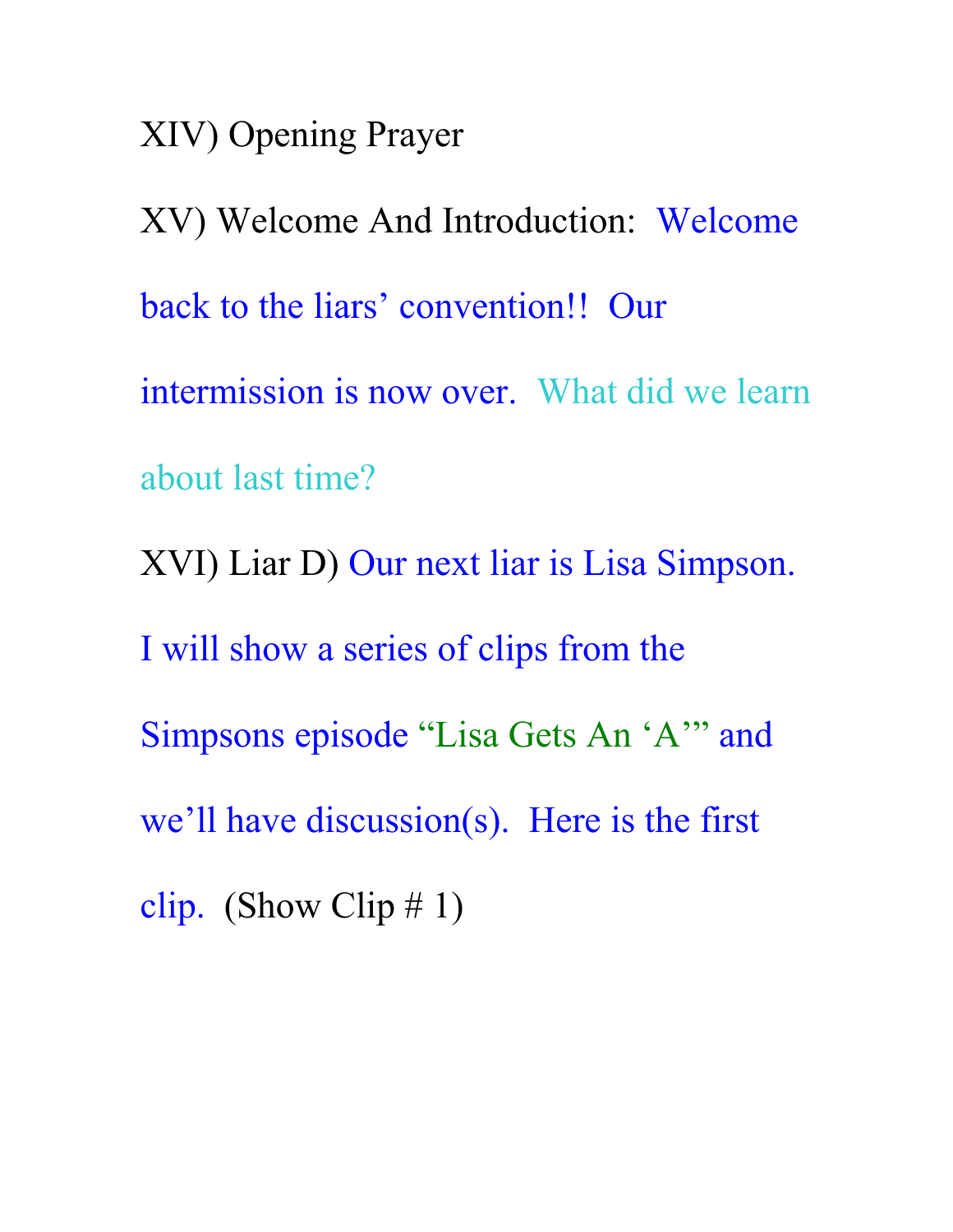Cartoon Link:

http://toonspirit.net/lessons and studies/l19/ Liars Convention10.webm

XVII) Analysis And Discussion IV: What do you think of Lisa's lie? She is already experiencing consequences and she isn't done yet. She has a test to take that she didn't know about obviously and she didn't read her book. What do you think she will do? What would you do? Here is the next clip. (Show Clip  $# 2$ )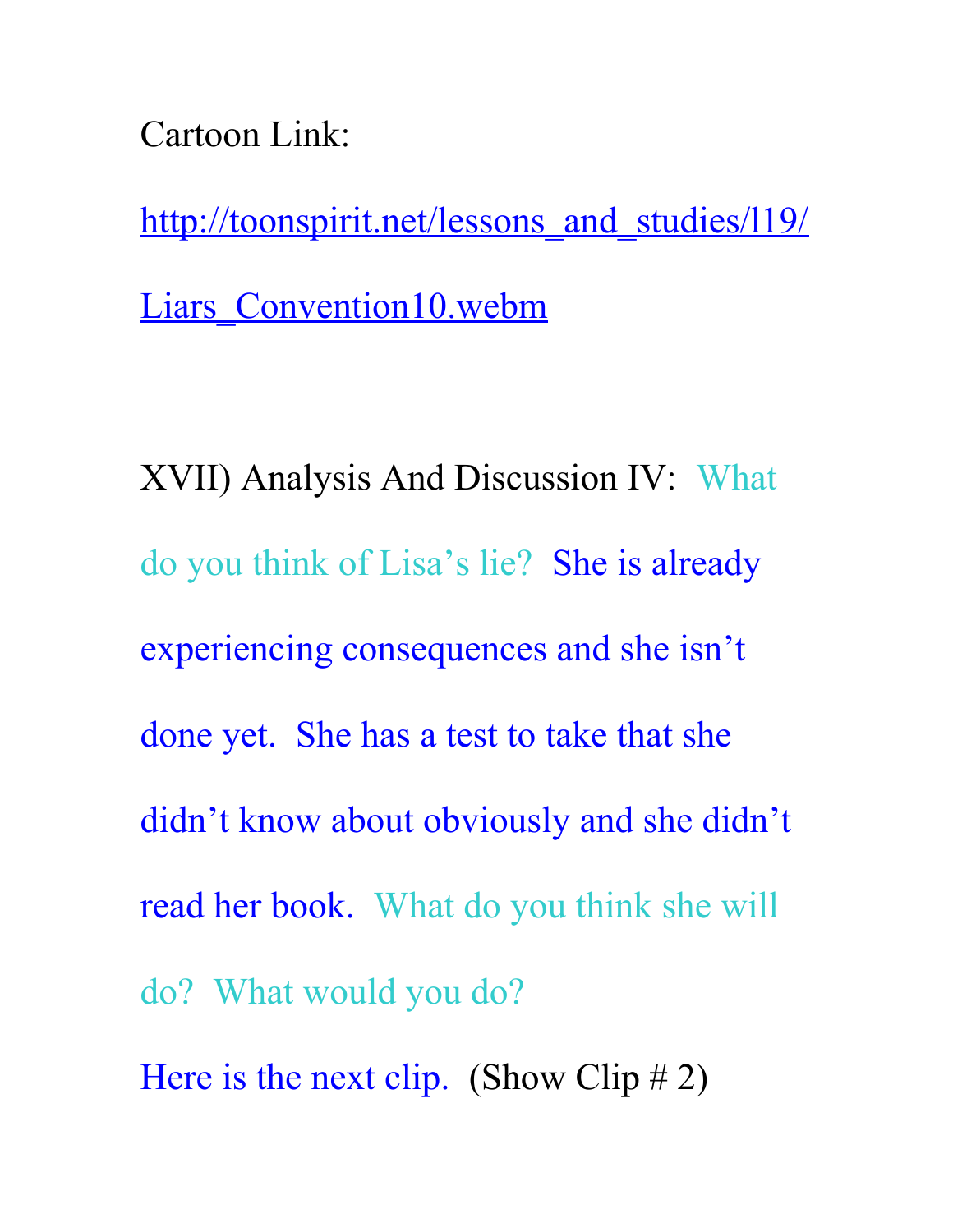Cartoon Link:

http://toonspirit.net/lessons and studies/l19/

Liars Convention11.webm

What is happening here with Lisa, Bart and the other character Groundskeeper Willie? Lisa got her A. What's wrong here? Show Clip # 3 Cartoon Link:

http://toonspirit.net/lessons and studies/119/

Liars Convention12.webm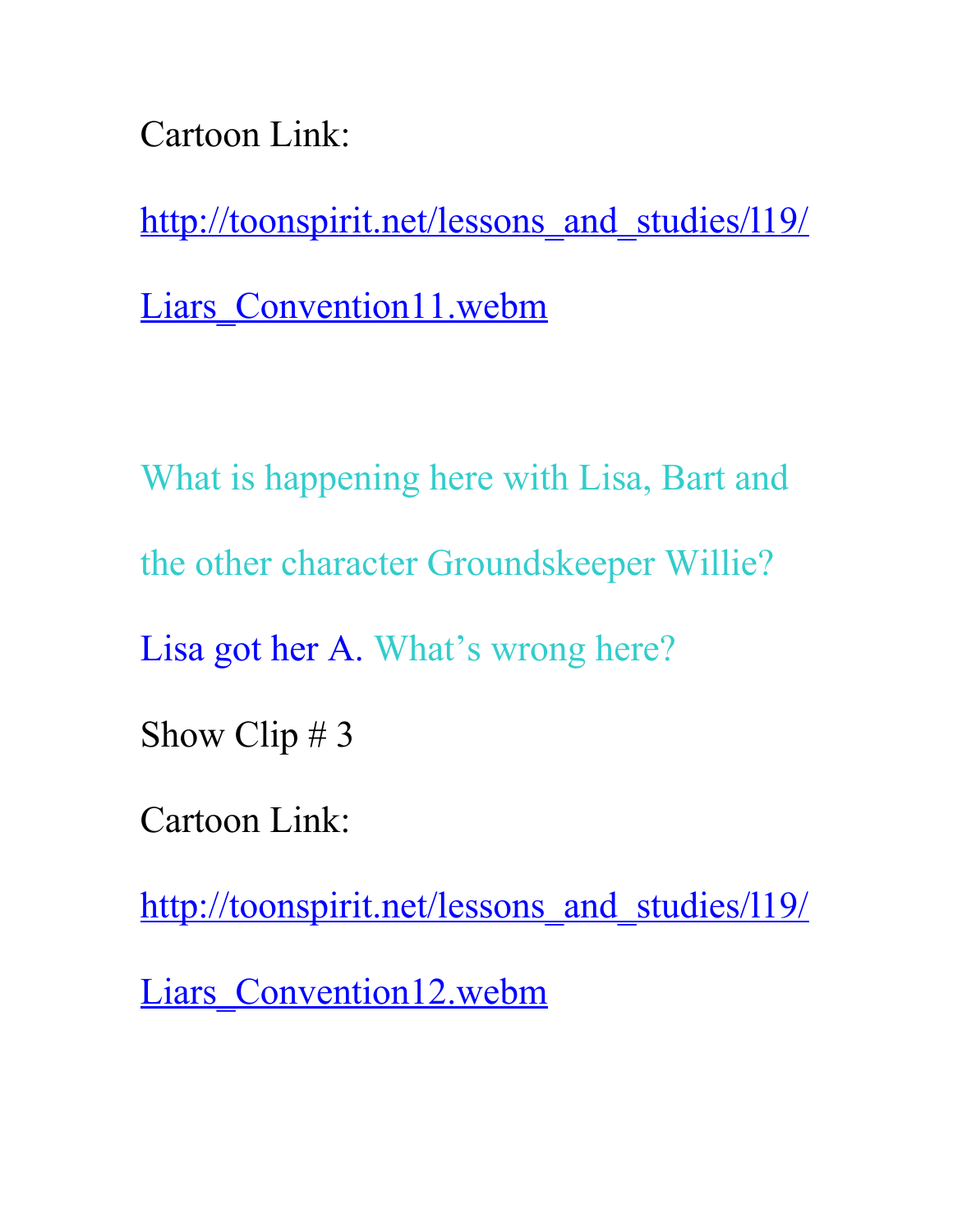Again, what's wrong here?

Lisa's lying not only gets her the 'A' she was seeking, but at a huge moral cost and it gets worse, but we see something good happening as well. Can you see what it is?

Lisa is experiencing what we in the Christian walk know as conviction. This means that God is bringing her conscience to the overwhelming boil.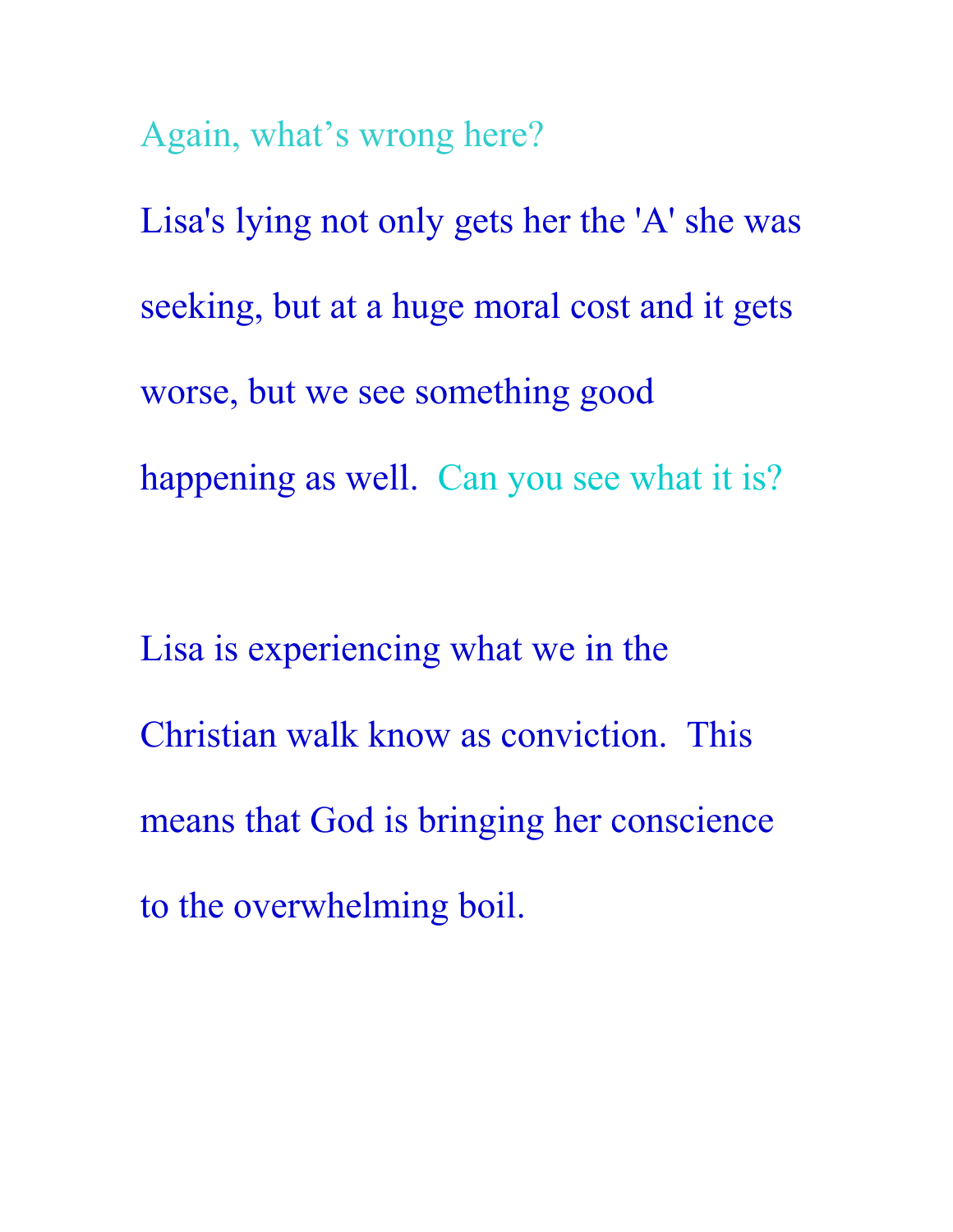If you had this problem in real life, what would you do? Is it right?

The answer is yes and no. Lisa's conscience is screaming at her which is good. This easily brings repentance. The school received a fraudulent grant which is bad and brings the school to the temptation of telling more lies, unfortunately she reluctantly agrees for the school to have its grant.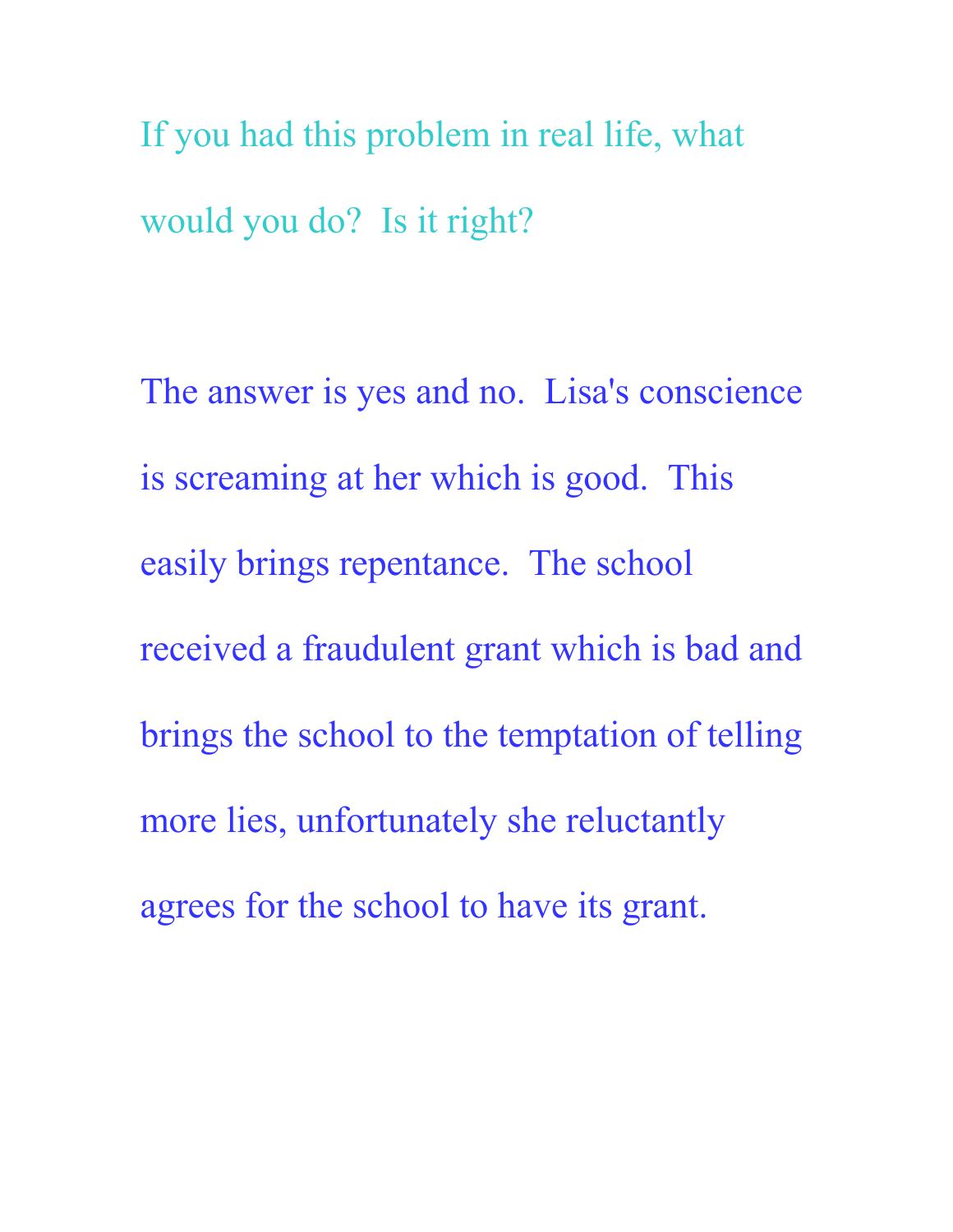Here is the next clip. (Show Clip  $# 4$ ) Cartoon Link: http://toonspirit.net/lessons and studies/l19/

Liars Convention13

Lisa's 'A' got the school a grant that was so important that to keep it they had to arrange some deception as well. The school decided to let Lisa speak and spill the beans about the test before the real comptroller appeared. Is this right? Why or Why not?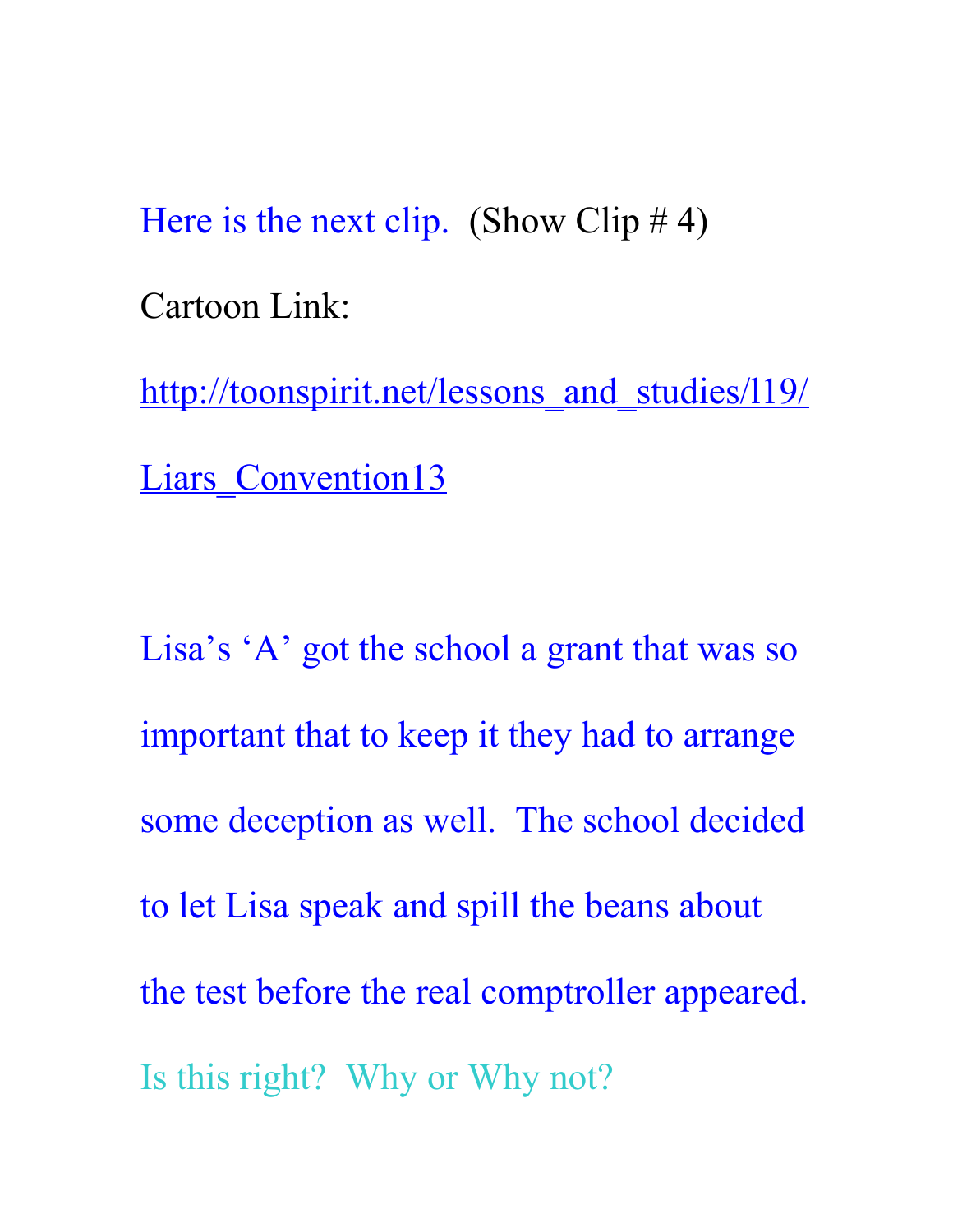Lisa didn't like the taste of lying so she marked out the 'A' and replaced it with an F and said she deserved it. The school probably didn't change the grade however because of the grant. XVIII) Bible Study IV: Read Luke 17: 1- 3a. Linking to the cartoon clips, what does this mean to you? The Bible States:

1 Jesus said to his disciples: "Things that cause people to stumble are bound to come,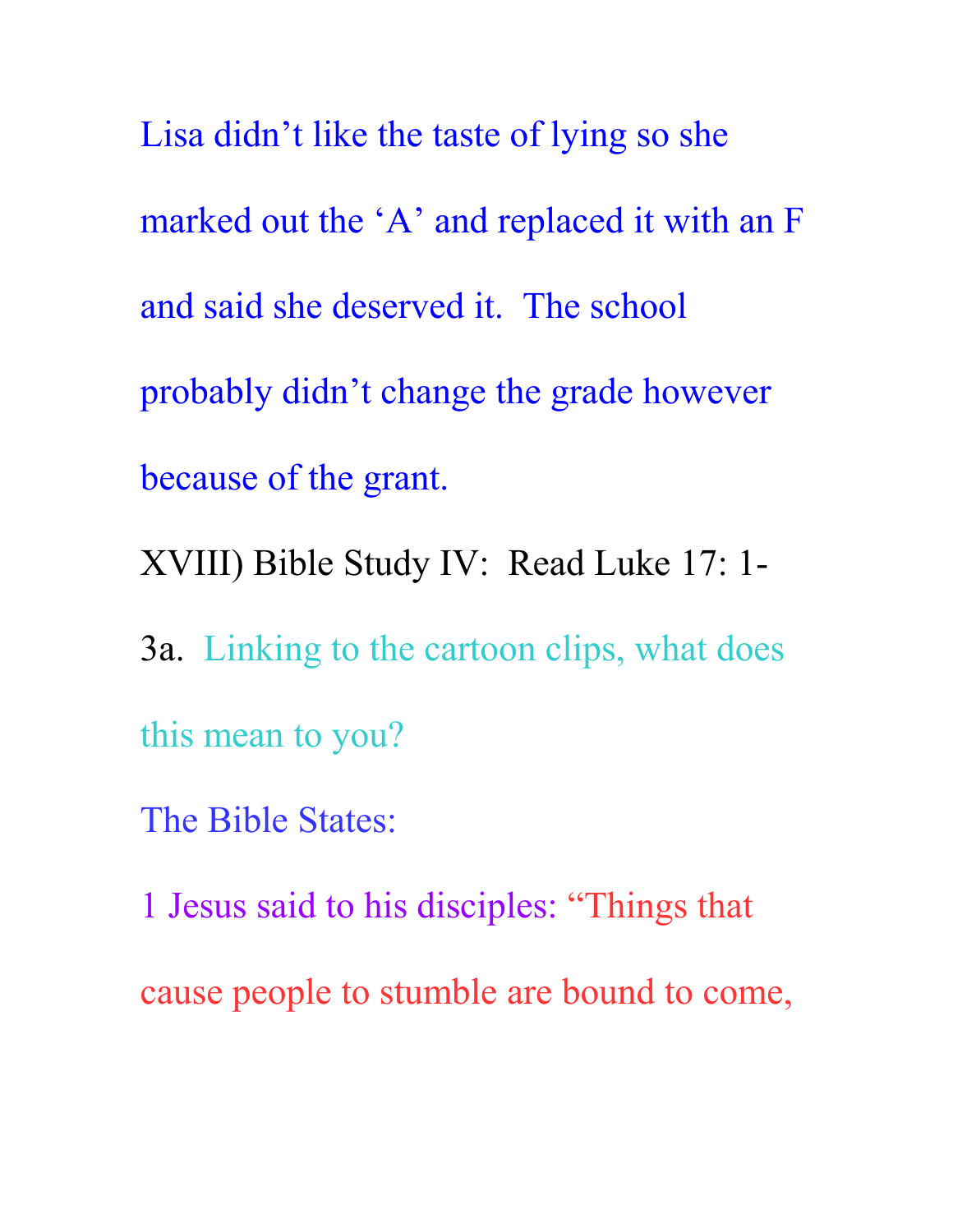but woe to anyone through whom they come.

2 It would be better for them to be thrown into the sea with a millstone tied around their neck than to cause one of these little ones to stumble.

3a So watch yourselves.

What do you think about Lisa's and the school leadership's characters in these clips?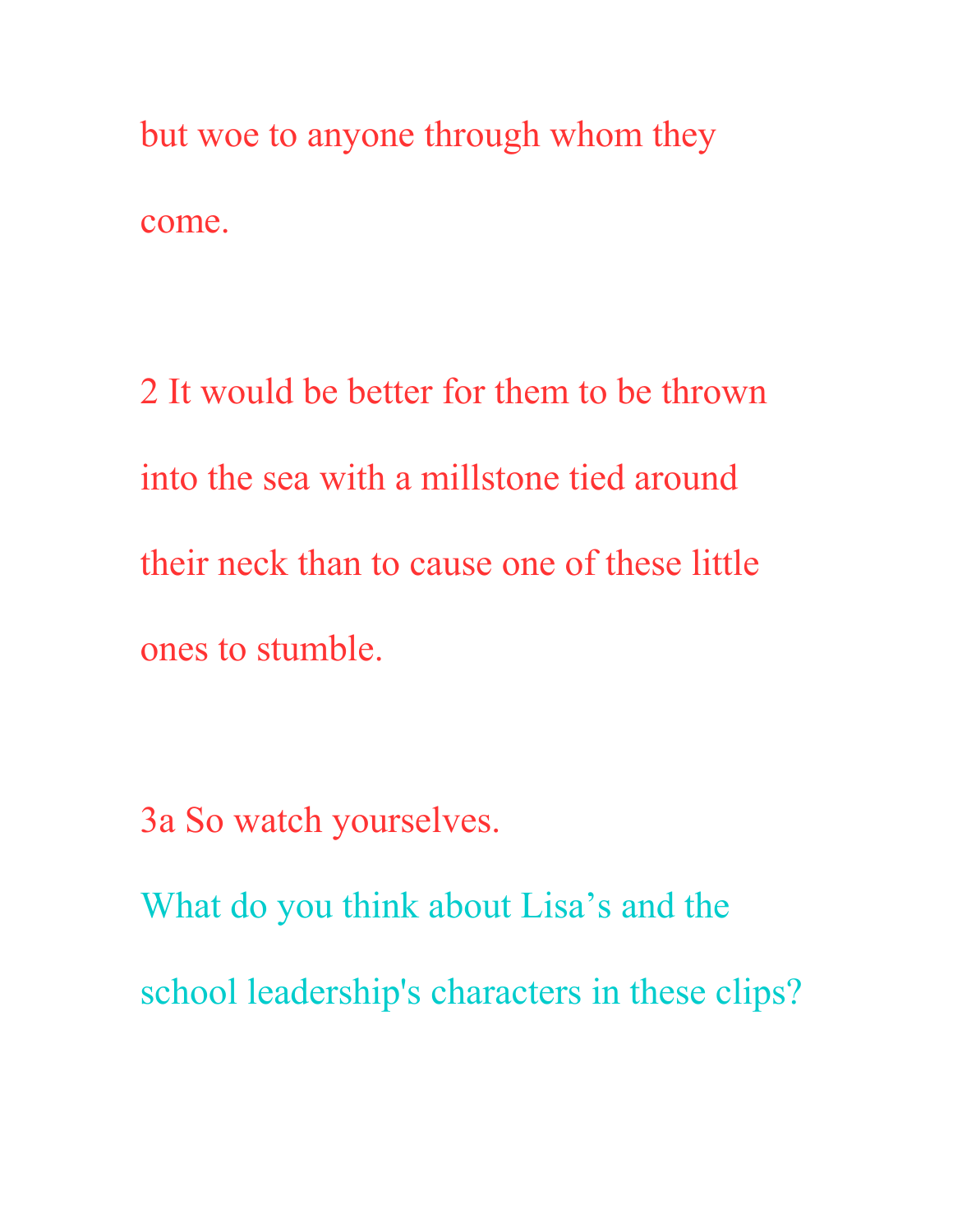The Bible condemns the school's leadership for their actions, not necessarily Lisa's lying because she tried to make things right and really wanted a failing grade. The school put pressure on Lisa to keep lying and therefore, the leadership would be harshly judged if this was real, not repented for, and then corrected.

XIX) Liar E) I am going to show clips about a really deep situation. Our next liar in this convention is Cody from Digimon. I will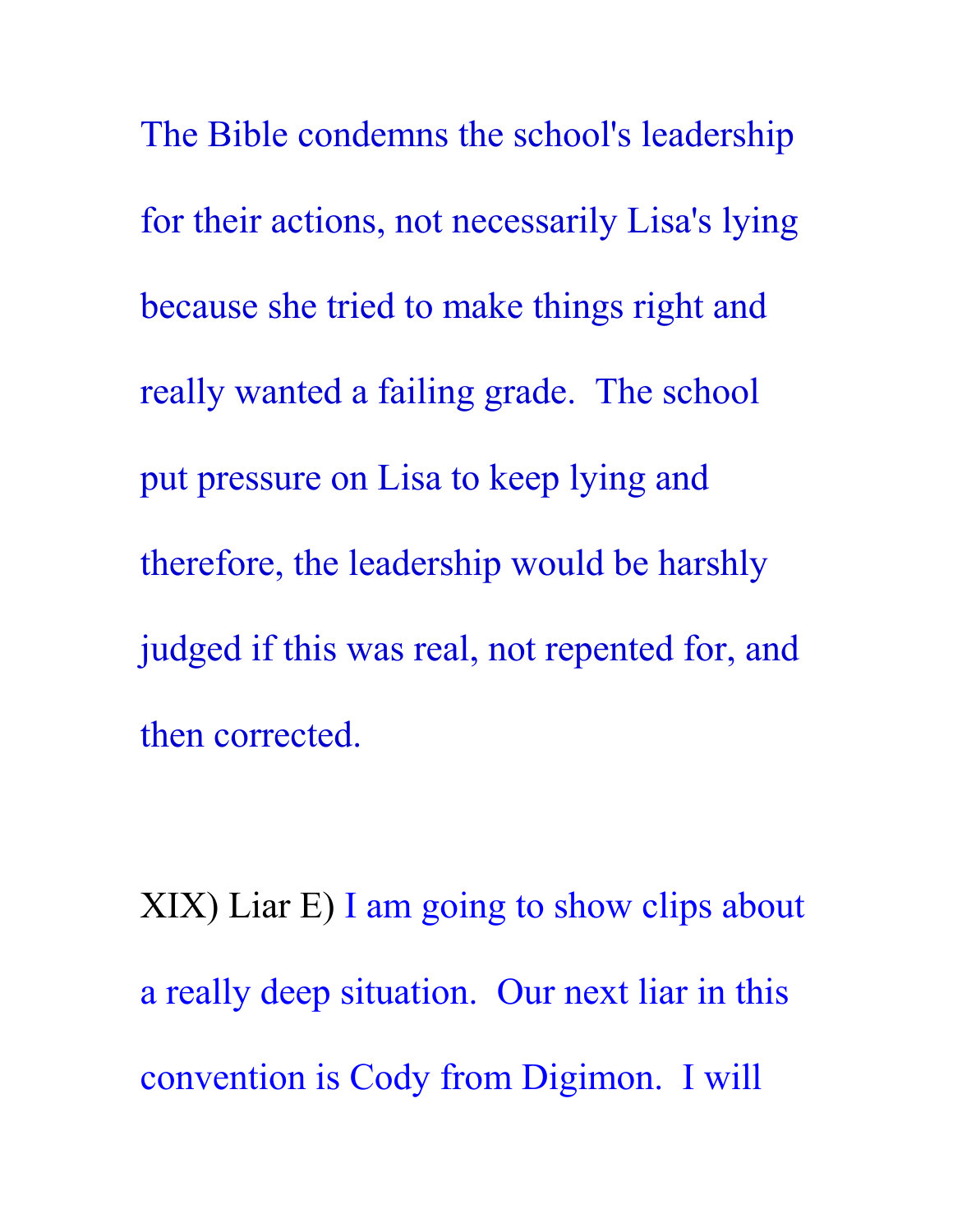show a series of clips from the Digimon episode "20,000 Digi-leagues Under The Sea" and we will have discussion(s). Here's the first clip. (Show Clip I)

Cartoon Link:

http://toonspirit.net/lessons and studies/l19/

Liars Convention14.webm

XX) Analysis And Discussion V: This is a situation, not a lie. Everyone is trapped in a sunken offshore oil platform. They need a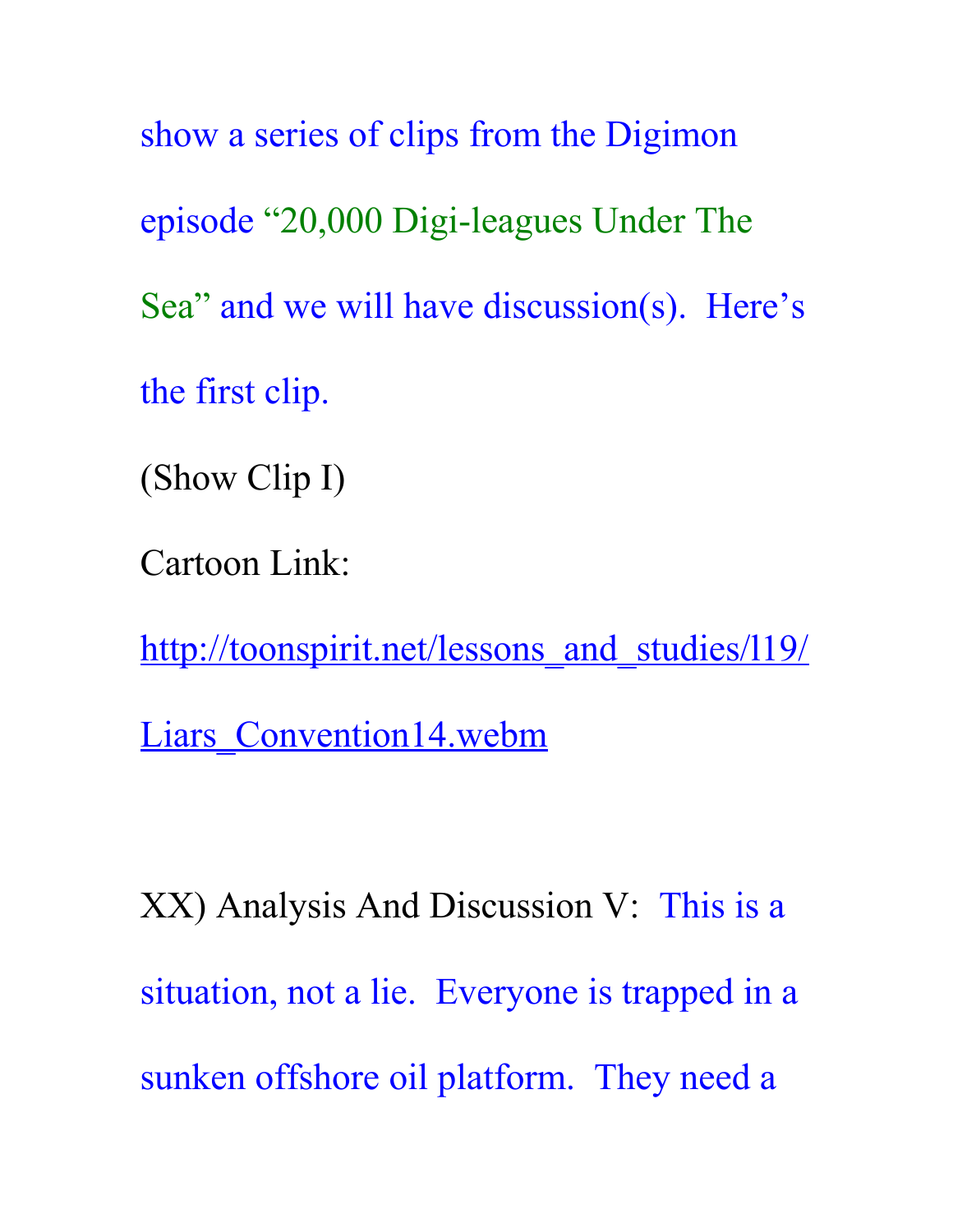savior to deliver them out of the hands or fins of Megaseadramon. What will they do? Not shown in this clip is that there is an escape pod, however there can only be one passenger. Cody is chosen to go by rigging lots. Cody couldn't lose. Here is the second clip. (Show Clip II) Cartoon Link:

http://toonspirit.net/lessons and studies/l19/

Liars Convention15.webm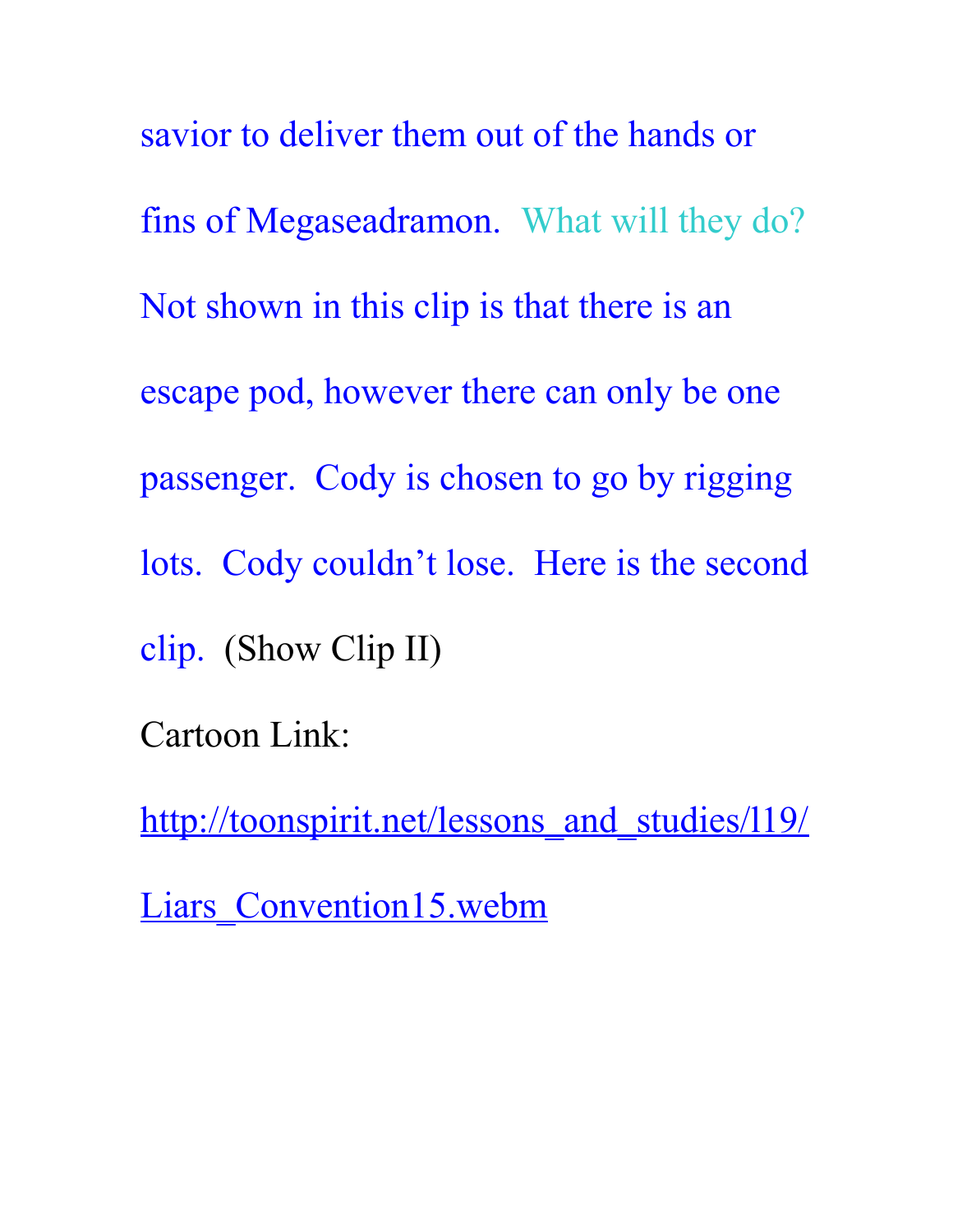What do you think of Cody's Mom? What do you think of Cody's grandfather? There are no lies yet, but Cody has to keep a secret from his mom and grandpa. What do you think of grandpa's statement: "There is nothing worse than lying. You see?" Here is the third clip. (Show Clip III)

Cartoon Link:

http://toonspirit.net/lessons and studies/119/

Liars Convention16.webm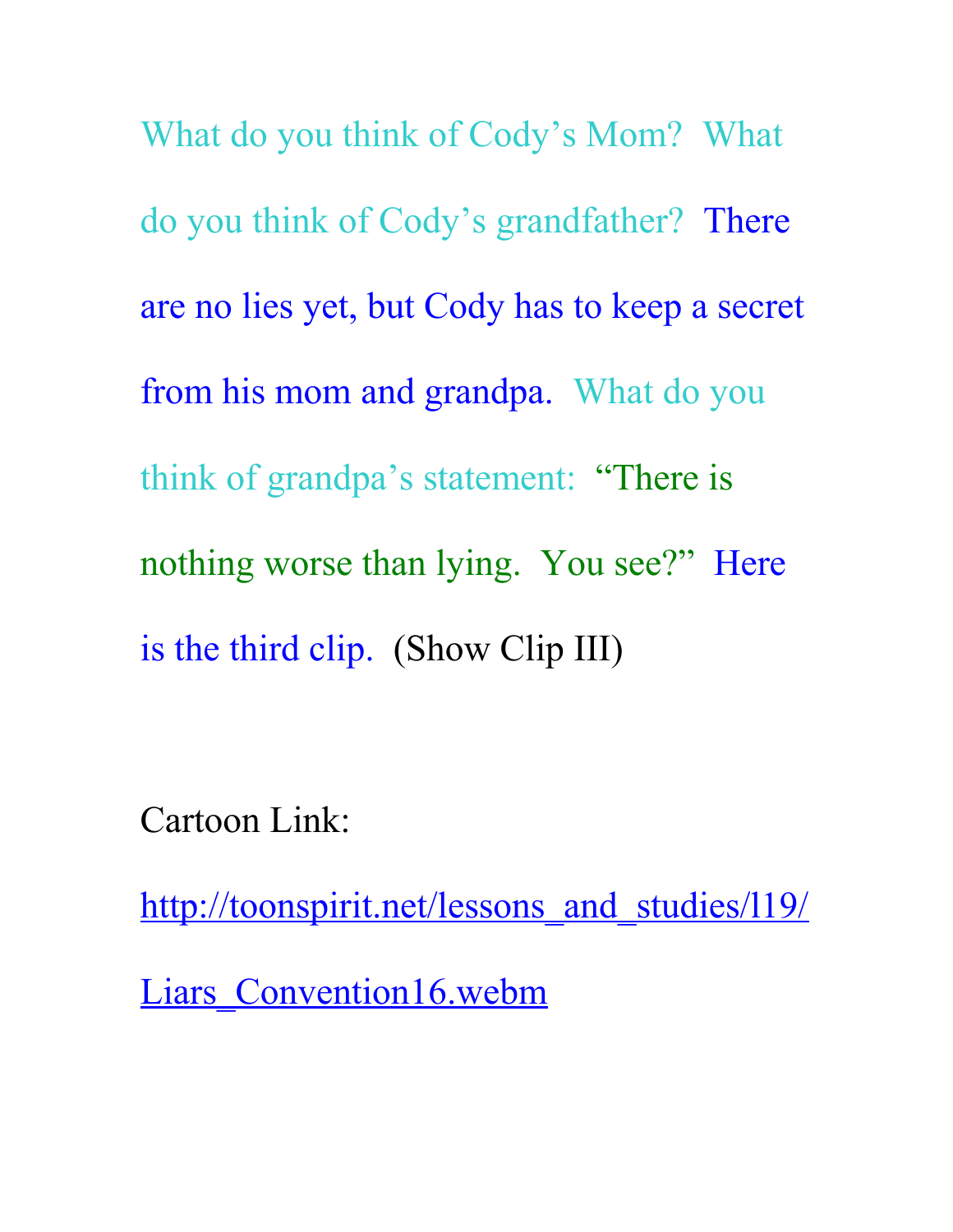Cody cannot raise Joe because of a test he is taking. Cody has to contemplate. The question is to lie or not to lie. What would you do? Everyone is trapped in the sunken oil platform. In other words: would you lie to try to save your friends or pray for a miracle? Here's the fourth clip. (Show Clip IV)

Cartoon Link:

http://toonspirit.net/lessons and studies/l19/

Liars Convention17.webm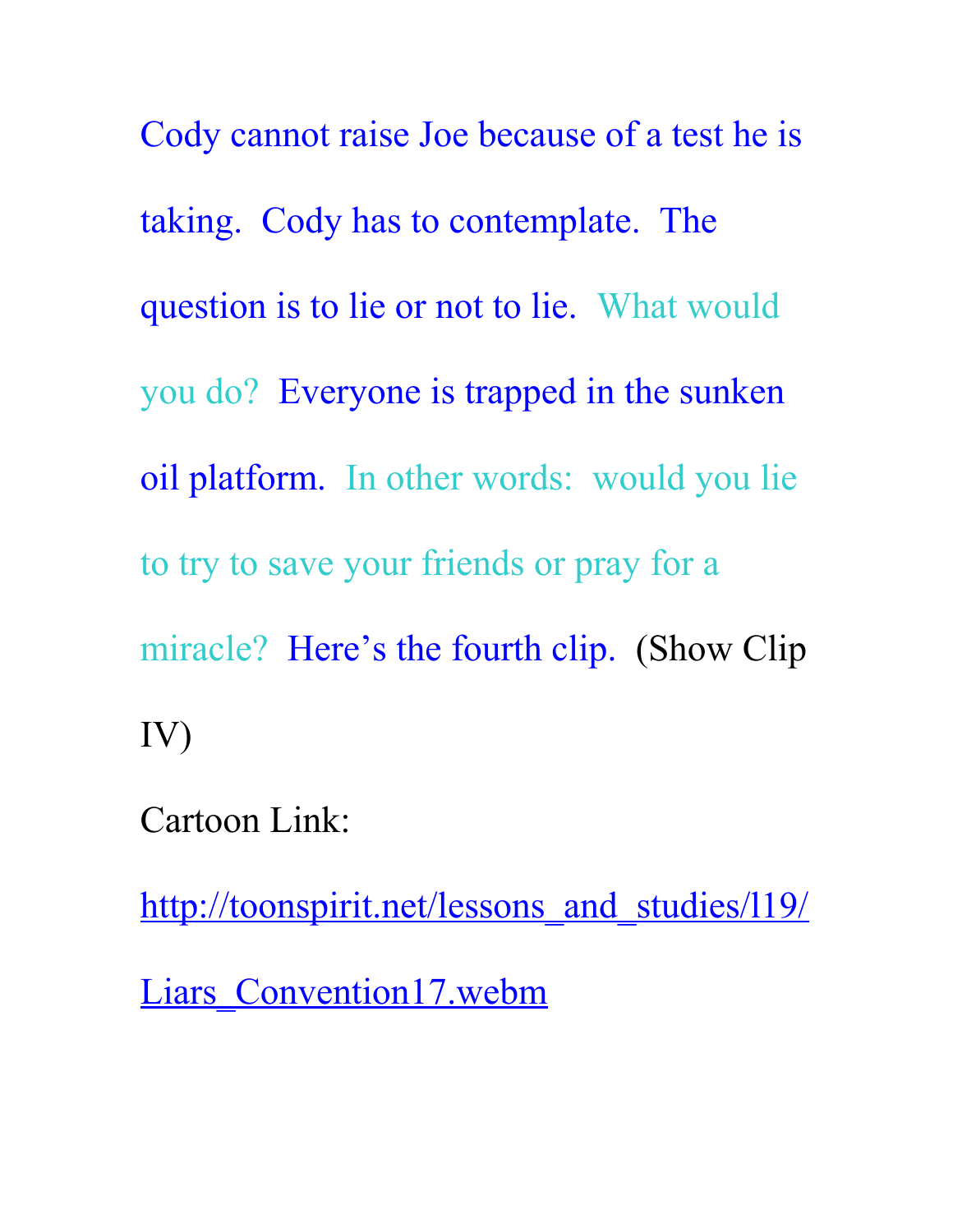Cody lies and says that Joe's dad is in the hospital to get Joe out of class. Is this correct or is this the wrong decision? Why or Why not? Here is the fifth clip. (Show Clip V)

Cartoon Link:

http://toonspirit.net/lessons and studies/l19/ Liars Convention18.webm Looks like this cartoon says that it's OK to lie sometimes. What do you think? Is this correct or is this the wrong reasoning?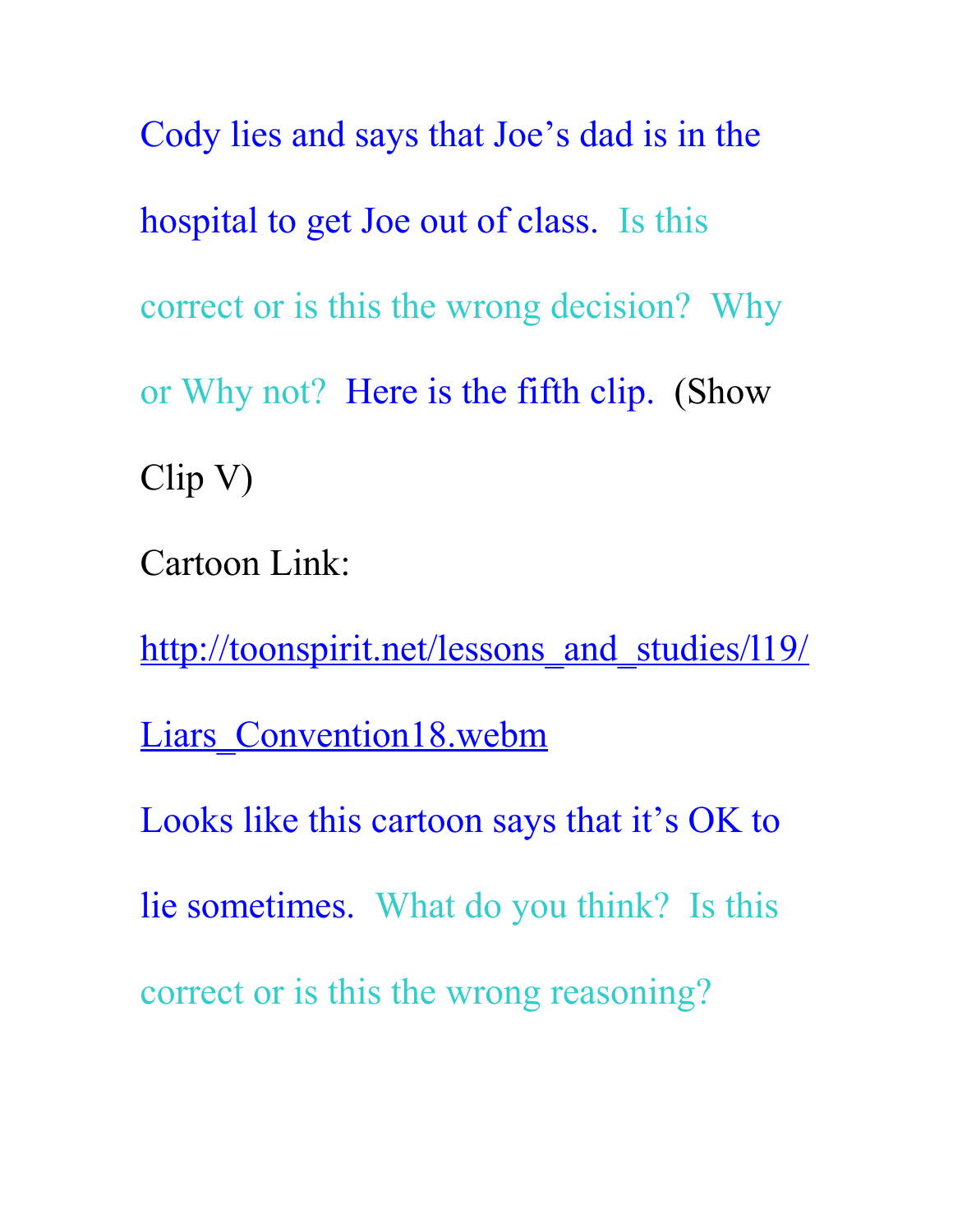XXI) Bible Study V: Romans 3: 1-8. Linking with the cartoon clips, what does this mean to you? The Bible States:

1 What advantage, then, is there in being a Jew, or what value is there in circumcision? 2 Much in every way! First of all, the Jews have been entrusted with the very words of God.

3 What if some were unfaithful? Will their unfaithfulness nullify God's faithfulness?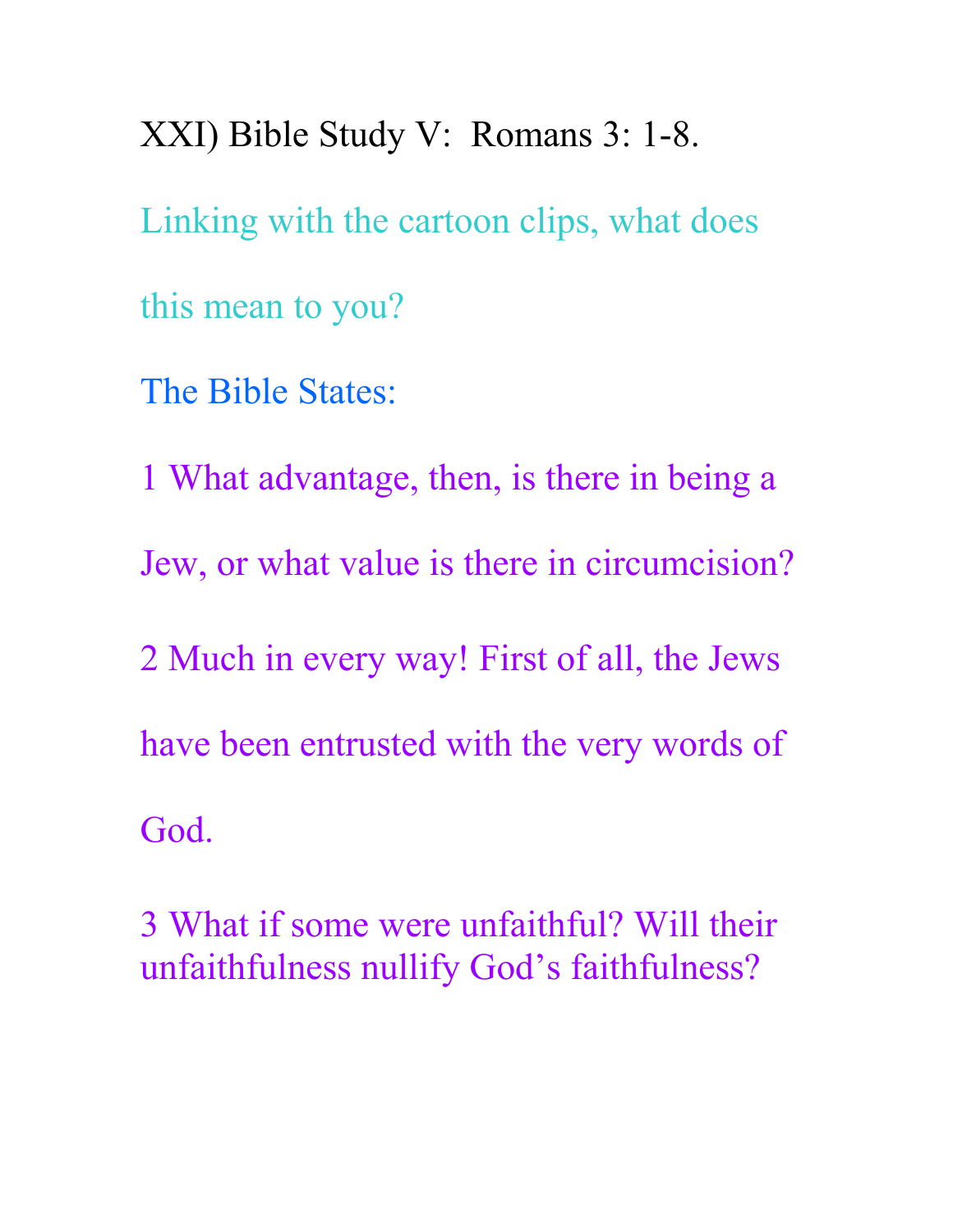4 Not at all! Let God be true, and every human being a liar. As it is written:

"So that you may be proved right when you speak

and prevail when you judge."

5 But if our unrighteousness brings out God's righteousness more clearly, what shall we say? That God is unjust in bringing his wrath on us? (I am using a human argument.)

6 Certainly not! If that were so, how could God judge the world?

7 Someone might argue, "If my falsehood enhances God's truthfulness and so increases his glory, why am I still condemned as a sinner?"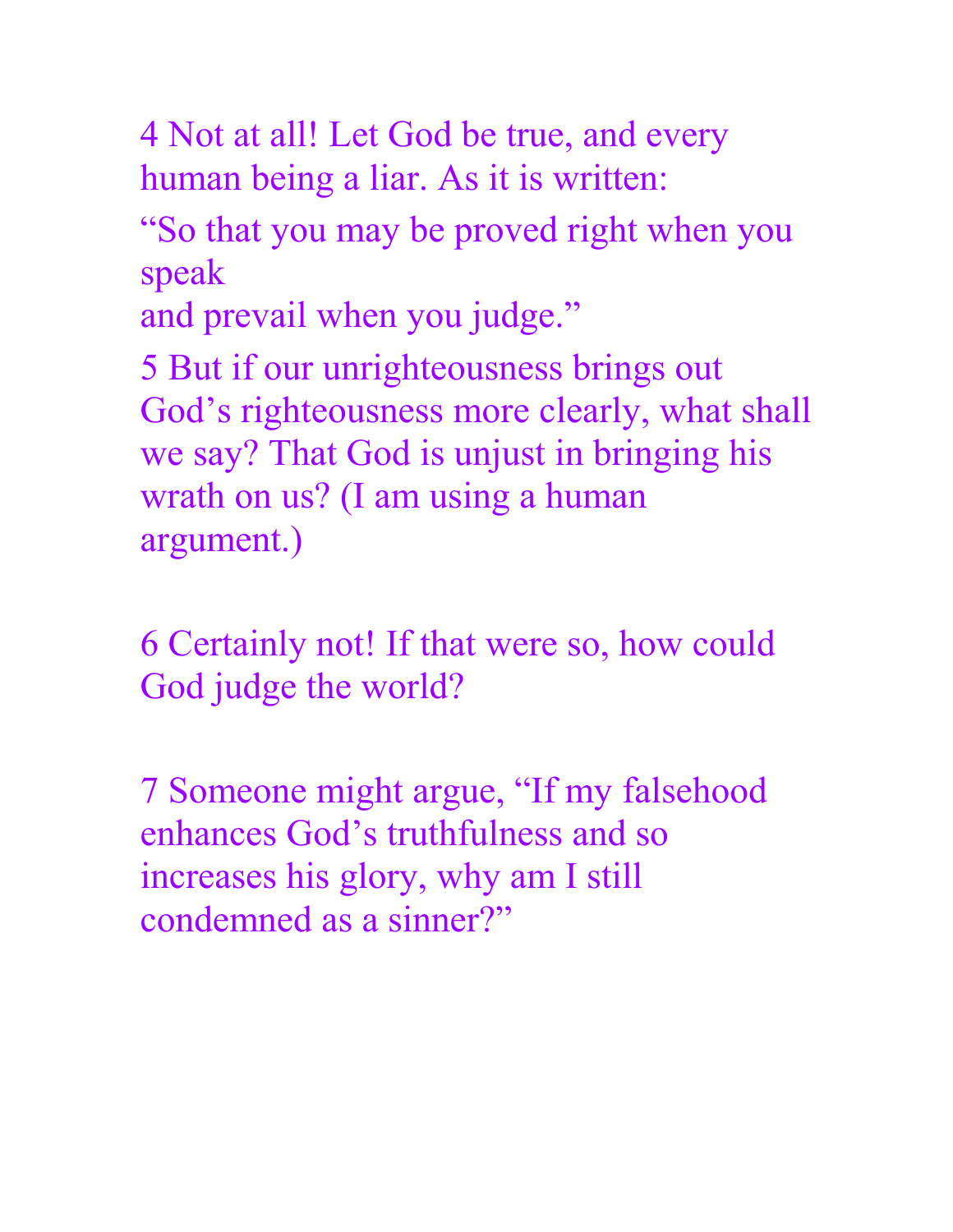8 Why not say—as some slanderously claim that we say—"Let us do evil that good may result"? Their condemnation is just!

Looks like the Bible disagrees with this cartoon in a major fashion. Why?

XXII: A Strong Godly Opinion (My Spiritually Educated Viewpoint) And Full Discussion On The Matter Over The Rest Of The Lesson: God does not lie. We shouldn't either. How do you think that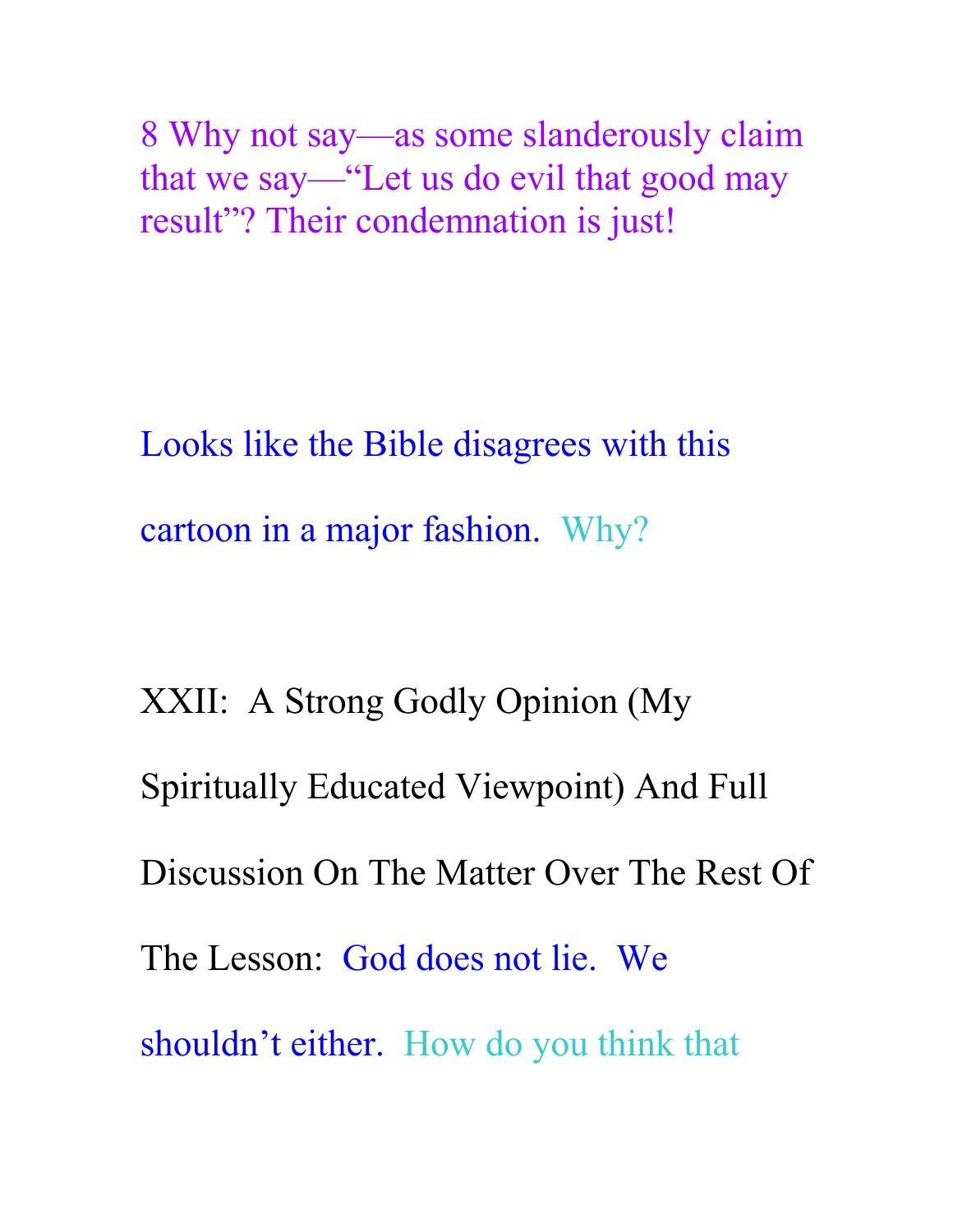God can work if this cartoon was a real life situation and there wasn't a lie? Can God actually work in a situation if a lie happens and yields good consequences? What about the liar himself/herself? If a situation like this happens and someone lies to help it, would that person be more or less apt to repent so God can cleanse the heart of the liar?

XXII) Liar F) What If: Our final liars in the convention are all of the popular cartoon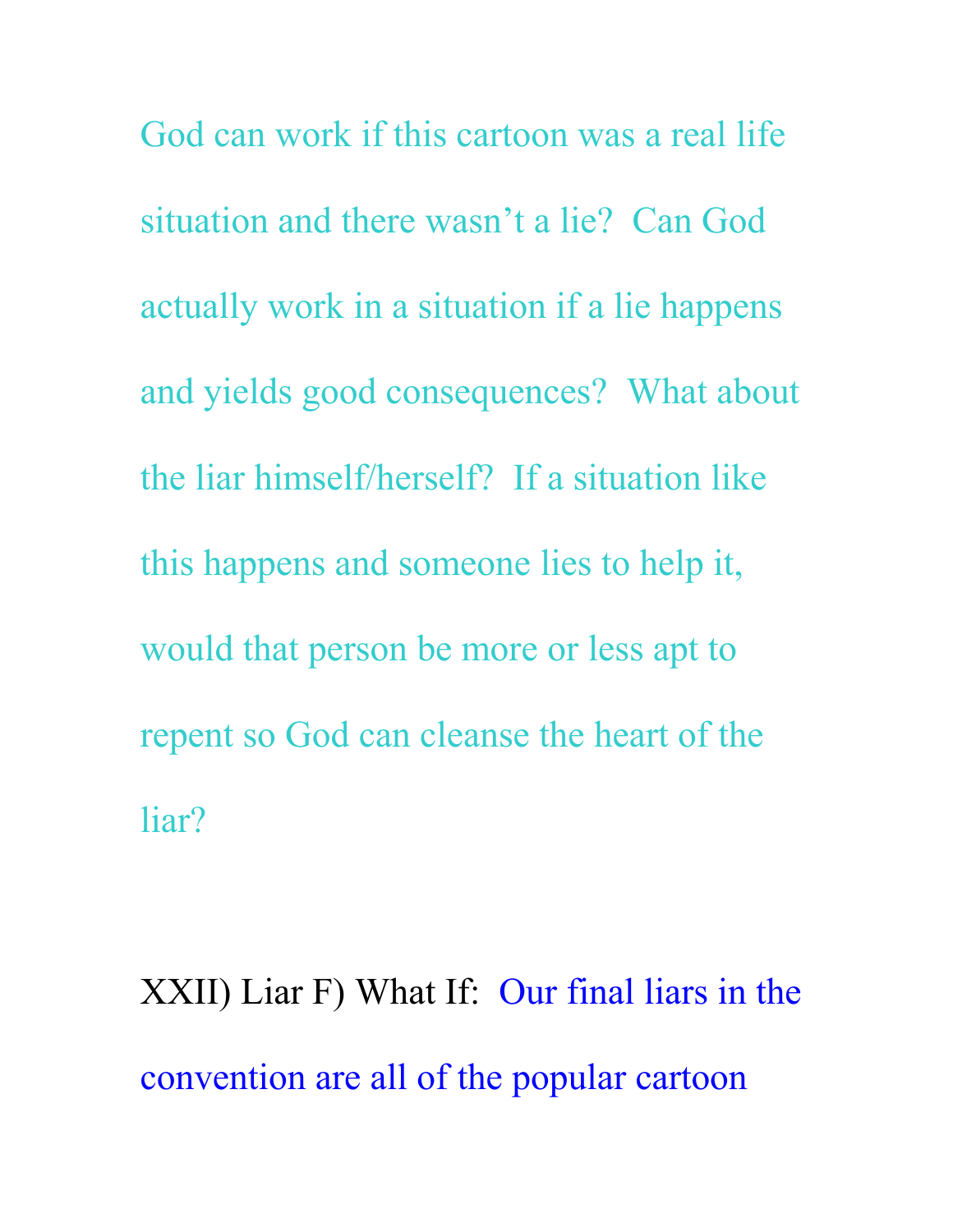characters. I will now show "Sick Day At Cartoon Network" from Cartoon Network Skits.

Cartoon Link:

http://toonspirit.net/lessons and studies/l19/ Liars Convention19.webm

XXIII) Analysis And Discussion VI: What do you see? What if everyone acted like these cartoon characters? No one would tell the truth unless they got good consequences. Everyone in this skit lied and said they were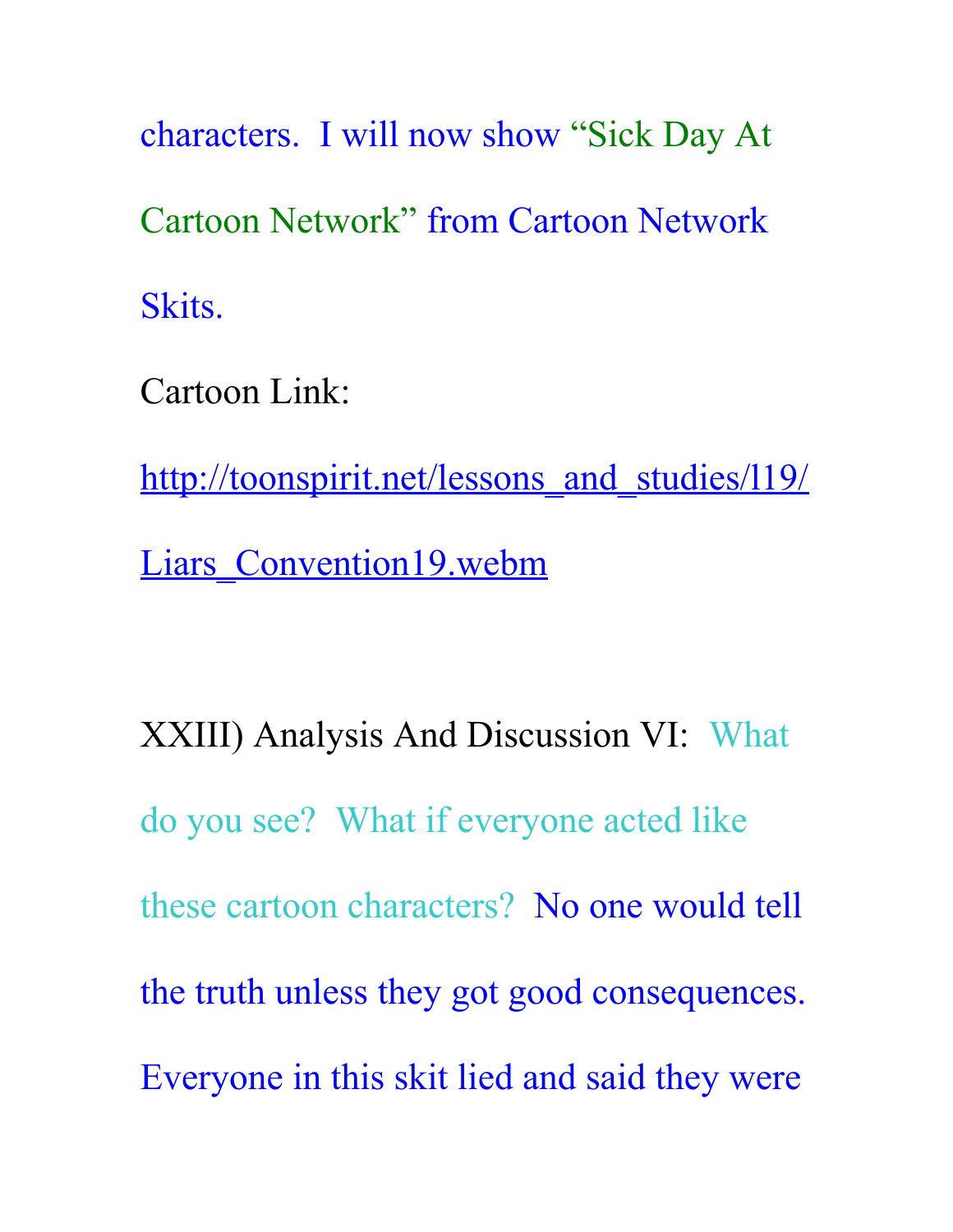sick when there was in reality someone who was sick and needed the comfort of seeing his favorite cartoon stars in action. Instead of what he needed, he got stuck with something that, in his opinion, wasn't very good. All of those cartoon characters stopped God from working through them just because they wanted to be selfish. That's lies for you. Like it or not, lies in every case are selfish and mock God's plans and miracles. When we take charge instead of letting God do His work things never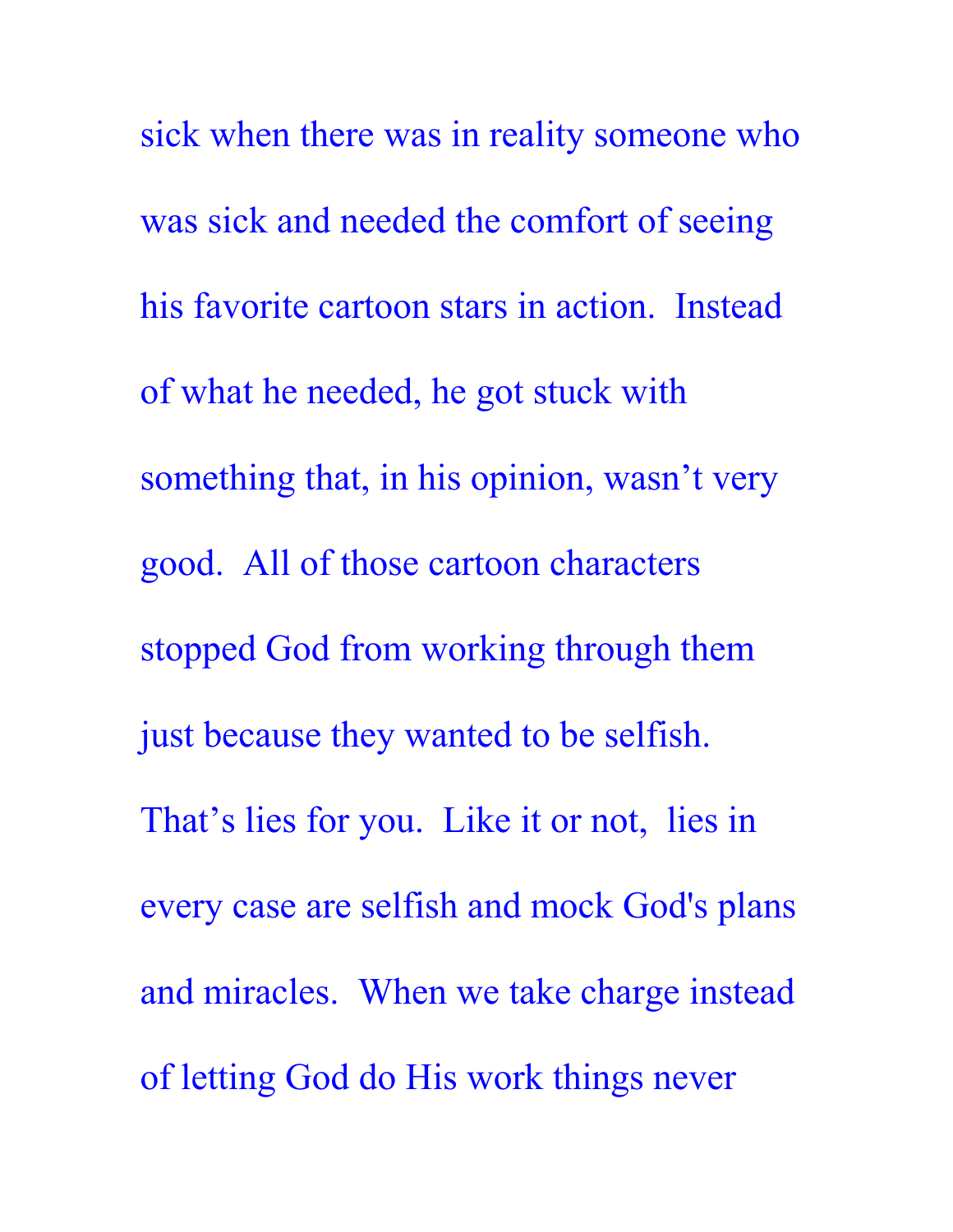really work properly by definition of God's standards.

XXIV) Bible Study VI: Read Proverbs 12: 22.

The Bible States:

The LORD detests lying lips,

but he delights in people who are

trustworthy.

Linking to the skit, what does this mean to you? What is your viewpoint on the morality of lying based on the cartoon clips,